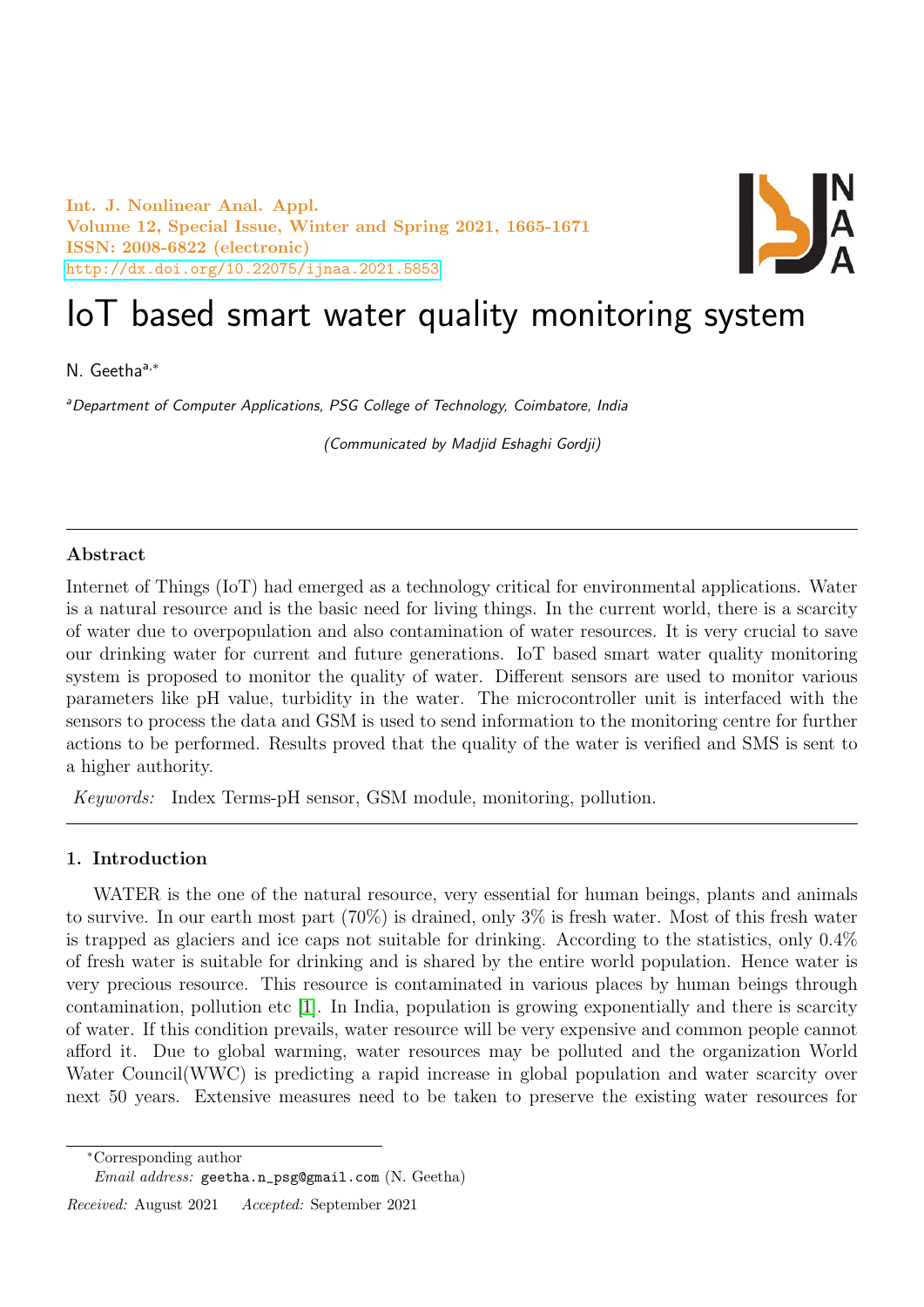each and every individual. In traditional methods, Water quality is checked manually by collecting samples and testing it in laboratories. In recent days many cost effective mechanisms are proposed to check the quality of water. The quality of water is analyzed with different parameters like pH level, turbidity, chemical oxygen content etc.

#### 2. Related Work

Many modern commercial systems for water monitoring are developed and these systems showed improvement than previous systems tied around traditional or older technologies. Ali et al. [\[2\]](#page-6-1) studied about various leakage monitoring system developed using wireless sensor network. Jayti Bhatt and Jignesh [\[4\]](#page-6-2) proposed an IoT based quality monitoring system that consists of sensors to measure various parameters of water and the data is processed by the controller using zigbee protocol for communication. Pule et al [\[13\]](#page-6-3) presented a survey paper on WSN technology for environment monitoring with a focus on water resources. In Singapore [\[11\]](#page-6-4), smart water monitoring system was implemented successfully. Smart water system was reviewed by Pujar et. al [\[12\]](#page-6-5) presented a survey paper on WSN based water monitoring system. The main focus is on the various contamination of river water through sewer, agricultural and industrial wastes. Bichai and Ashbolt analyzed the approach on storm water reuse integrating with monitoring and auditing protocols [\[5\]](#page-6-6).

Mo et al [\[6\]](#page-6-7) study has resulted in the development of a Prepaid Water Meter System that allows for prepaid invoicing of water consumption via remote monitoring without the need for human participation. This technology guarantees accurate and timely water billing as well as the prevention of water misuse. However, Seema varma [\[14\]](#page-6-8) created a water metre reading system that uses a GSM network and is ideal for monitoring water metre readings in remote locations prior to any billing procedure. This could cut the amount of time it takes to read the metre and generate a charge. Dong He [\[8\]](#page-6-9) also offered a project to monitor electrical metre readings using a GSM network. The technology was capable of monitoring metre readings and sending a billing SMS to the authorised centre. When the authorised person is unable to reach the metre, this could minimise the number of estimated readings. Another project presented by Nazleeni [\[7\]](#page-6-10) used a wireless text messaging system to send consumers early warning SMS messages encouraging them to minimise their power consumption before the system capacity is reached and the system is shut down. For non-emergency conditions, this could result in a more cost-effective wireless distributed load shedding system. The work presented by Xiwu [\[9\]](#page-6-11) in the smart home application He was working on a system that would allow him to operate home appliances remotely and offer security while the owner was away. Paul et al. [\[10\]](#page-6-12) investigated waste water in Solapur. Sulphide concentrations are extremely high, according to the study.

#### 2.1. Other Recommendations

Tirupur is a city in the region of the Indian state of Tamil Nadu formed in February 2009 (Fig [1\)](#page-2-0). Tirupur is the Sixth largest urban agglomeration in Tamil Nadu and is situated between  $11°10'N$ to 11◦22′N latitude and 77◦21′E to 77◦50′E longitude. Tirupur lies on the banks of Noyyal River, a branch of Cauvery river. The district is well-developed and industrialized. Tirupur is a major textile and knit wear hub contributing to 90% of total cotton knit wear exports from India. It is popularly known as "Banian City" of south India. The textile industry provides employment to over six lakh people and contributed to exports worth 200 billion (US\$3.0 billion) annually and also provided its contribution in the domestic market.

Tirupur is renowned as the country's textile centre. Tiruppur's banian industries support a thriving economy. The Tirupur cluster consists approximately 5000 units that are involved in one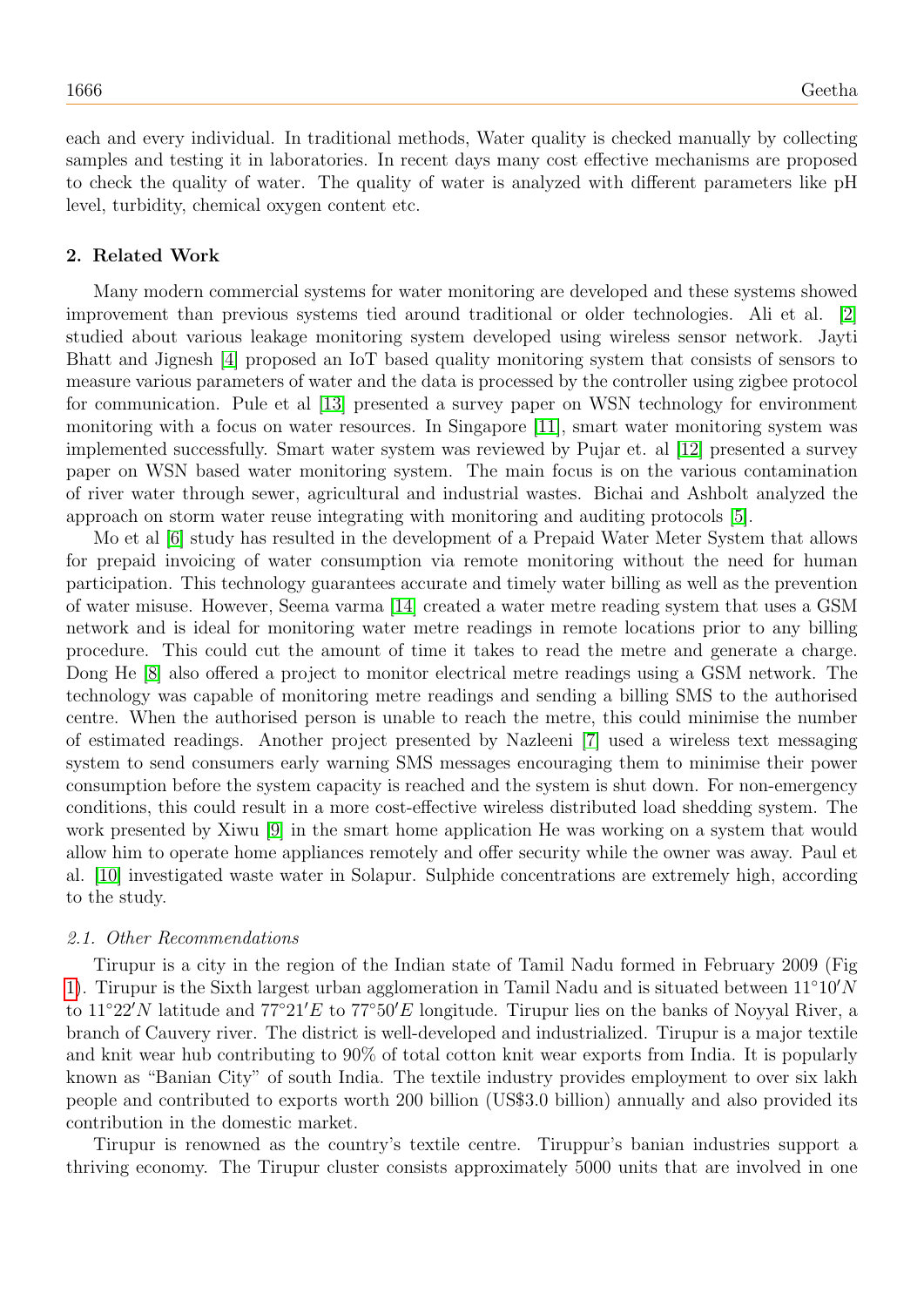

<span id="page-2-0"></span>Figure 1: Tirupur Map

<span id="page-2-1"></span>

Figure 2: Noyyal river pollution

or more aspects of the textile value chain. Nearly 90 million litres of effluent are discharged on land or into the Noyyal River, contaminating ground and surface water and soil in and around Tirupur and downstream. For dyeing and bleaching, Tirupur's textile industry employs bleaching solutions, soda ash, caustic soda, sulphuric acid, hydrochloric acid, sodium peroxide, and different dyes and chemicals. Other potentially dangerous compounds include a variety of colours, many of which are based on benzidine molecules, as well as heavy metals, both of which are known to be toxic. The majority of these chemicals are discarded as wastewater rather than being kept in the finished hosiery goods. The wastewater is acidic, stinks bad, and has dissolved particles, all of which raise the biological and chemical oxygen demand in the water. The Orathupalayam dam on the Noyyal River was built at a cost of Rs.16.46 crores to irrigate 500 acres in Erode and 9875 acres in Karur districts. Instead, in this dam, of storing fresh water, it has became a storage tank for waste water as the textile units started releasing their effluent into the dam's reservoir as shown in fig [2.](#page-2-1) With no freshwater available for dilution the groundwater from Coimbatore and Tirupur is no longer suited for irrigation.

#### 3. Proposed Work

Water quality detection has traditionally been done by hand, with water samples being collected and sent to laboratories for analysis. Because these approaches failed to offer real-time data, a smart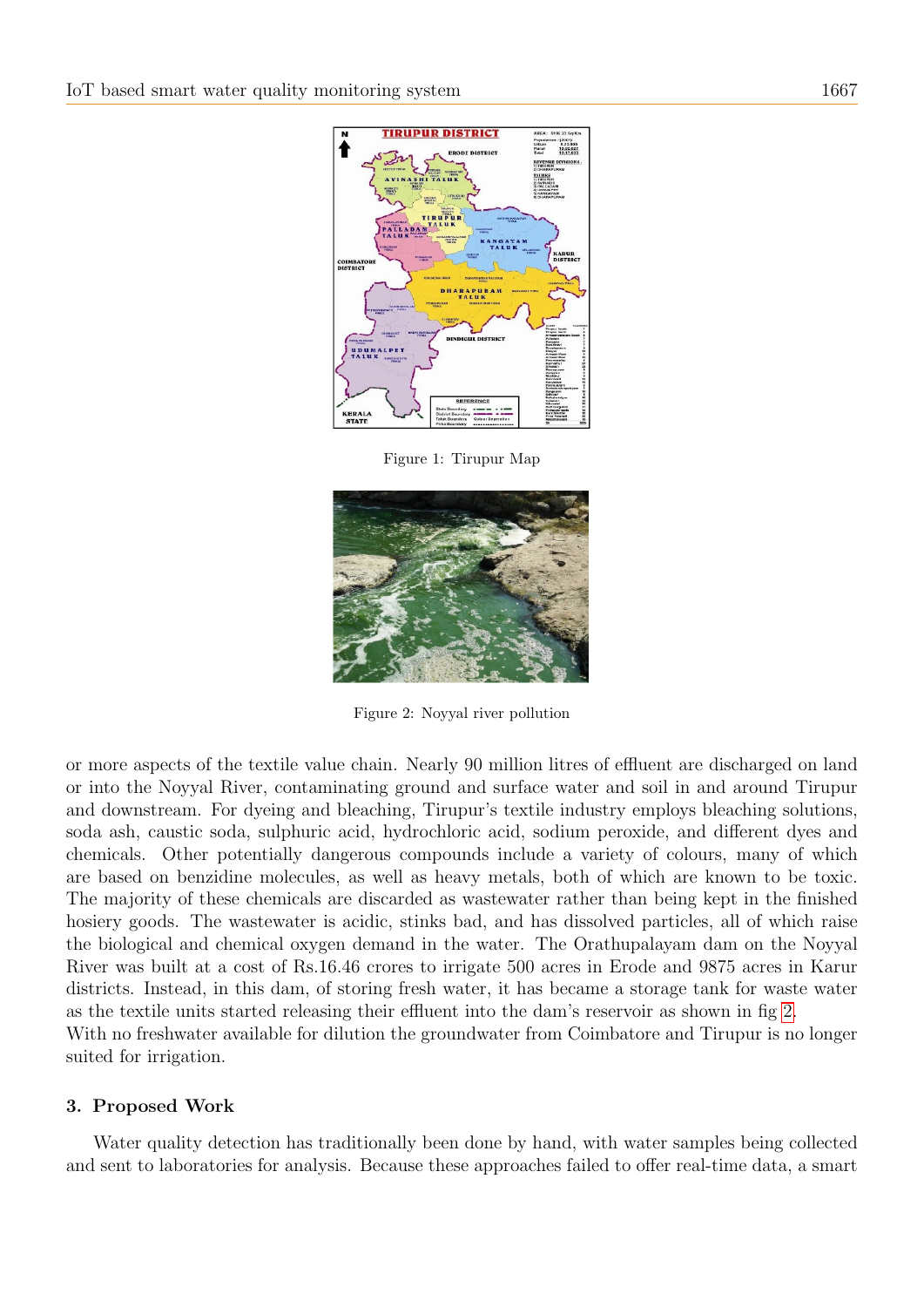

<span id="page-3-0"></span>Figure 3: Water Monitoring System

IoT-based water quality monitoring system based on a wireless network was developed in India, as illustrated in fig [3.](#page-3-0) It allows for continuous and remote monitoring of water quality data.

The monitoring scenario is separated into four general sections, each creating a cluster of multiple wireless sensor nodes responsible for sensing, data collecting and processing, and communication. The system's wireless sensor node is designed to monitor three of the most important characteristics that determine water quality: pH, conductivity, and temperature.

The continuous monitoring on the dye that gets mixed into the river water is carried out because the quality of water varies from dye that is mixed into the river. Consider if a dye 'A' of 20L is mixed to the river, reduces the purity of water by 25% and if a dye 'B' of 50L is mixed to the river, reduces the purity of water by 25%. It is essential to monitor the dye that is sent to the water.

A periodical recording of amount of dye mixing in water is done and if the reduction in the purity of water per day exceeds the limit (i.e., purity reduced by 25%) then an alert mail is sent to the corporation.

Here wireless sensors are used in finding the purity of water in depth-wise to monitor whether any aquatic animals are affected.(i.e., up to 50 meters what is the purity of water and up to 100 meters what is the purity of water).

## 4. Experimental Set Up

The modules of the water monitoring system shown in fig. [4](#page-4-0) are discussed in brief in this section. The modules in IoT based water monitoring and alert system are

## PIC microcontroller PIC16f877a

PIC Microcontroller, a 40 pin package is used in water monitoring system that operates in 4.2 volts -5.5 volts power supply with the operating frequency of 20MHz. This microcontroller has input and output ports suitable to connect to any peripheral device either in anlog or in digital mode.

#### Power Supply

Power supply module can be operated in regular power supply or in batteries. In this system, 230 volts regular current supply is used. A step 1 transformer is connected to the circuit to convert high volt current supply to low volt supply.

## Rectification

In this module AC current is converted into DC. This conversion is done because all electronic components work under DC current. Four diodes are used as rectifiers and a capacitor is used to get pure DC and a fixed volt regulator is used to regulate the current flow in fixed amount. Then LED is used as intimation for power supply.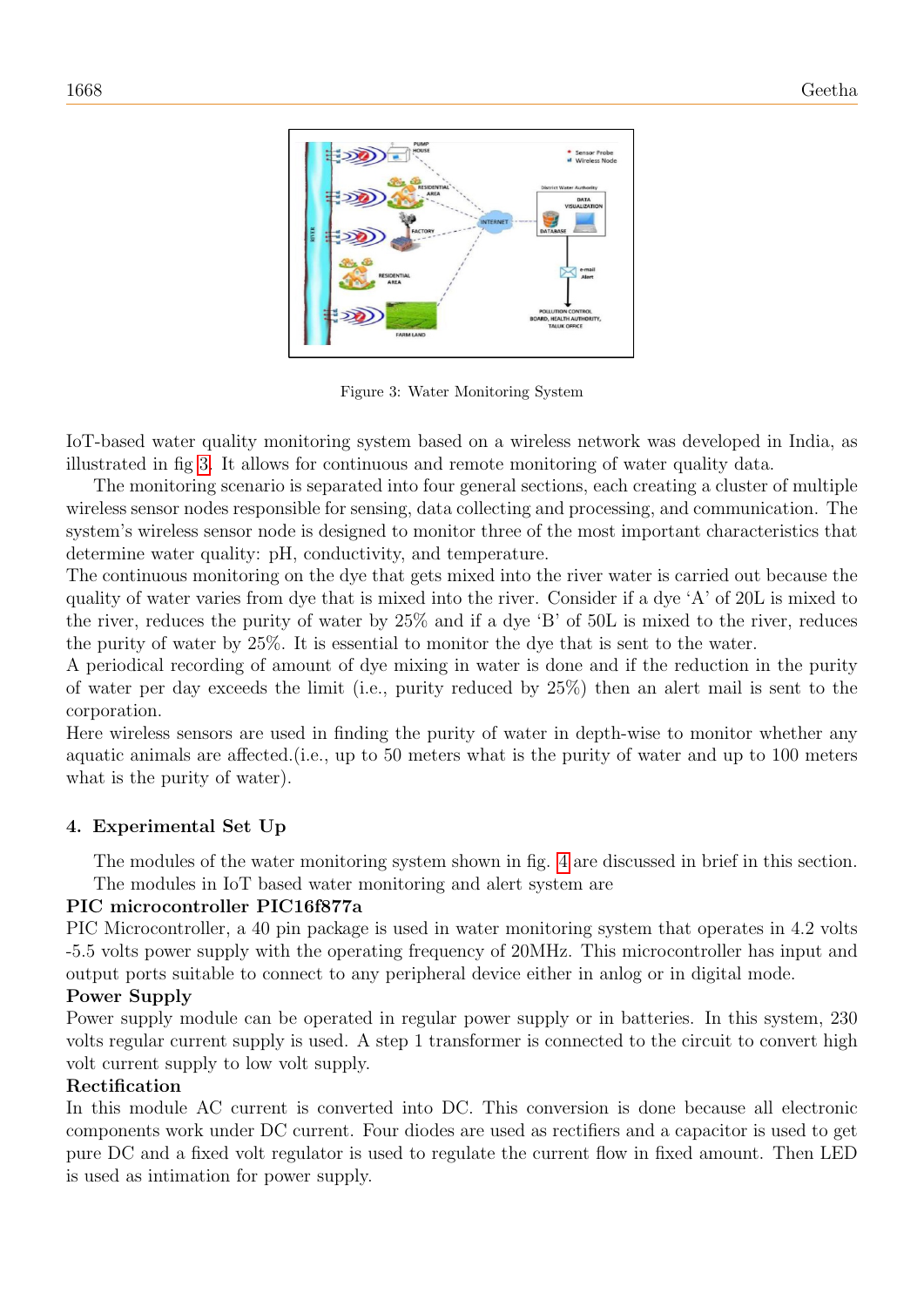

<span id="page-4-0"></span>Figure 4: System Block Diagram



<span id="page-4-1"></span>Figure 5: pH Sensor

## GSM module

A GSM modem is a wireless modem that works with a GSM wireless network. A wireless modem behaves like a dial-up modem. An external GSM modem is connected to a PC through a serial cable, a USB cable, Bluetooth or Infrared.

For sending and receiving sms a mobile module is used. A sim is inserted and the power supply needed for GSM is given in form of the DC. Two LEDs are used as intimation one for power supply and other for signal tower. DC Adapter can be used for modem verification.

#### Sensing unit

The pH of hydrogen ion in water is the negative measure. The pH source [\[3\]](#page-6-13) for safe drinking water is from 6.5 to 9.5 The source of pH is within the range of 0-14. The low value 0 is for acidic and the value 14 is for alkaline solutions. For each increase in pH value, the concentration of hydrogen ion decreases and hence water becomes less acidic. PH sensor shown in fig [5](#page-4-1) is used for checking the purity of water.

Three different states of water is checked

- 1. High quality
- 2. Medium quality
- 3. Low quality

And the condition of water is displayed in LCD display as High, Mid, Low and that status is send as an SMS.

## LCD Display

LCD display is used to display the quality of the water that is monitored. LCD display unit operates at 4.7V to 5.3 V. LCD display consists of two registers to data and command register.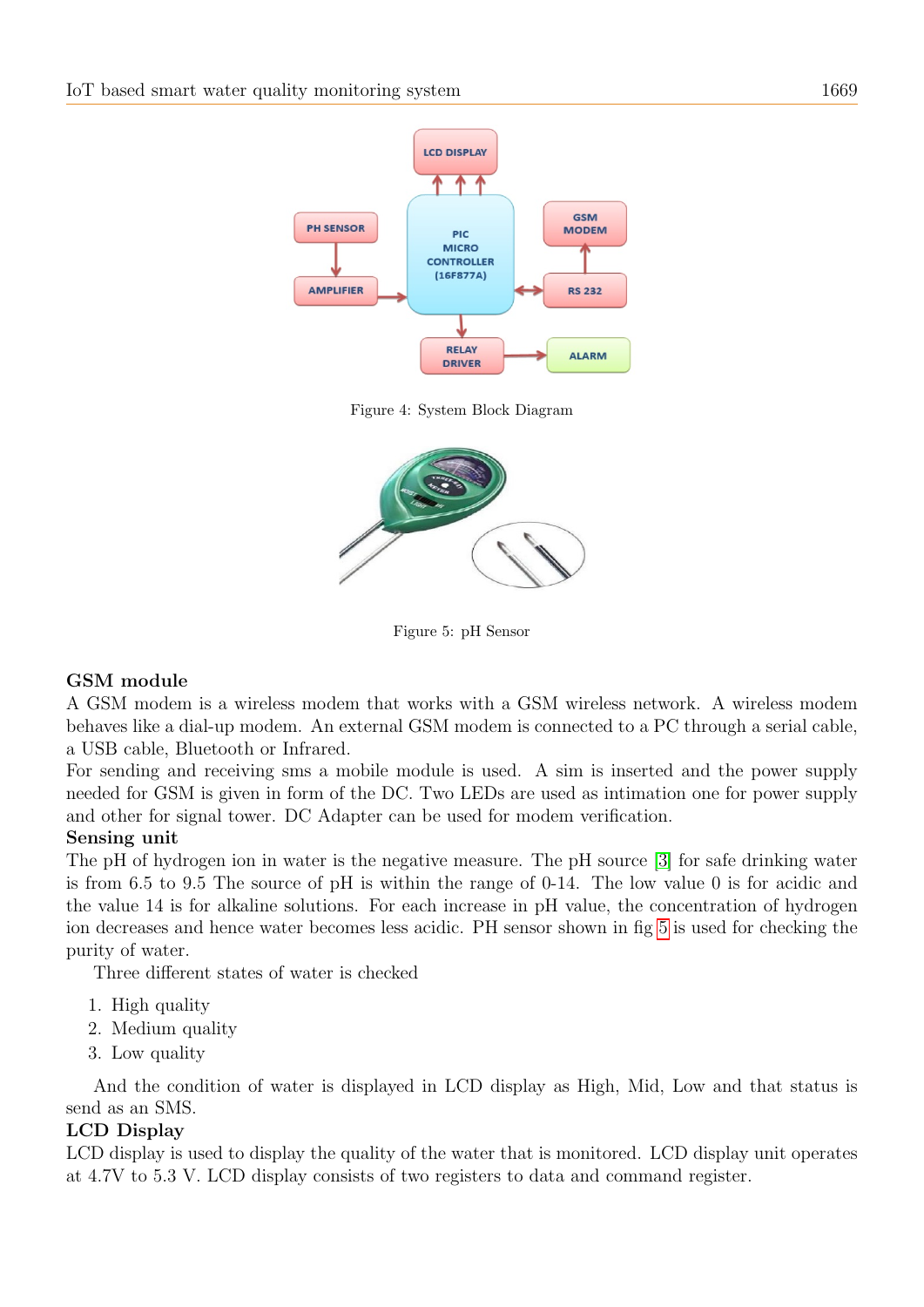

Figure 6: LCD Display

<span id="page-5-0"></span>

Figure 7: Prototype Model

## Alarm unit

Alarm unit is connected to microcontroller with the help of a driver unit. Here transistor driver unit is used and that output is given to a buzzer. Whenever the SMS is sent the alarm will sound.

# 5. Results and Analysis

The prototype model of IoT based water monitoring system is developed. The model setup consists of an MCU with a sensor network that takes samples from the water outlet to rivers and the parameters are displayed on the LCD display and SMS is also sent to higher officials.

Prototype model of an IoT based water monitoring system as shown in Fig. [7](#page-5-0) specify the quality of the water ass High in Quality or Medium in Quality or Low in Quality as Output.

The pH sensor is used to sense the pH value of the water. The pH value sensed is forwarded to the microcontroller for processing. Based on the pH value, display message is sent to LCD display as in Fig[.8.](#page-5-1)

The SMS alert message indicating the quality of the water is also sent to higher officials.

# 6. Conclusion

The system proposed is an efficient, low cost IoT solution for river water quality monitoring. The system used microcontroller and interfaced with sensors to measure the vital values to monitor the quality of water. The alert message is delivered to respective department officials for further actions. In future, other parameters like dissolved oxygen level, electrical conductivity, chlorine level etc can also be monitored.

<span id="page-5-1"></span>

Figure 8: LCD Display Message